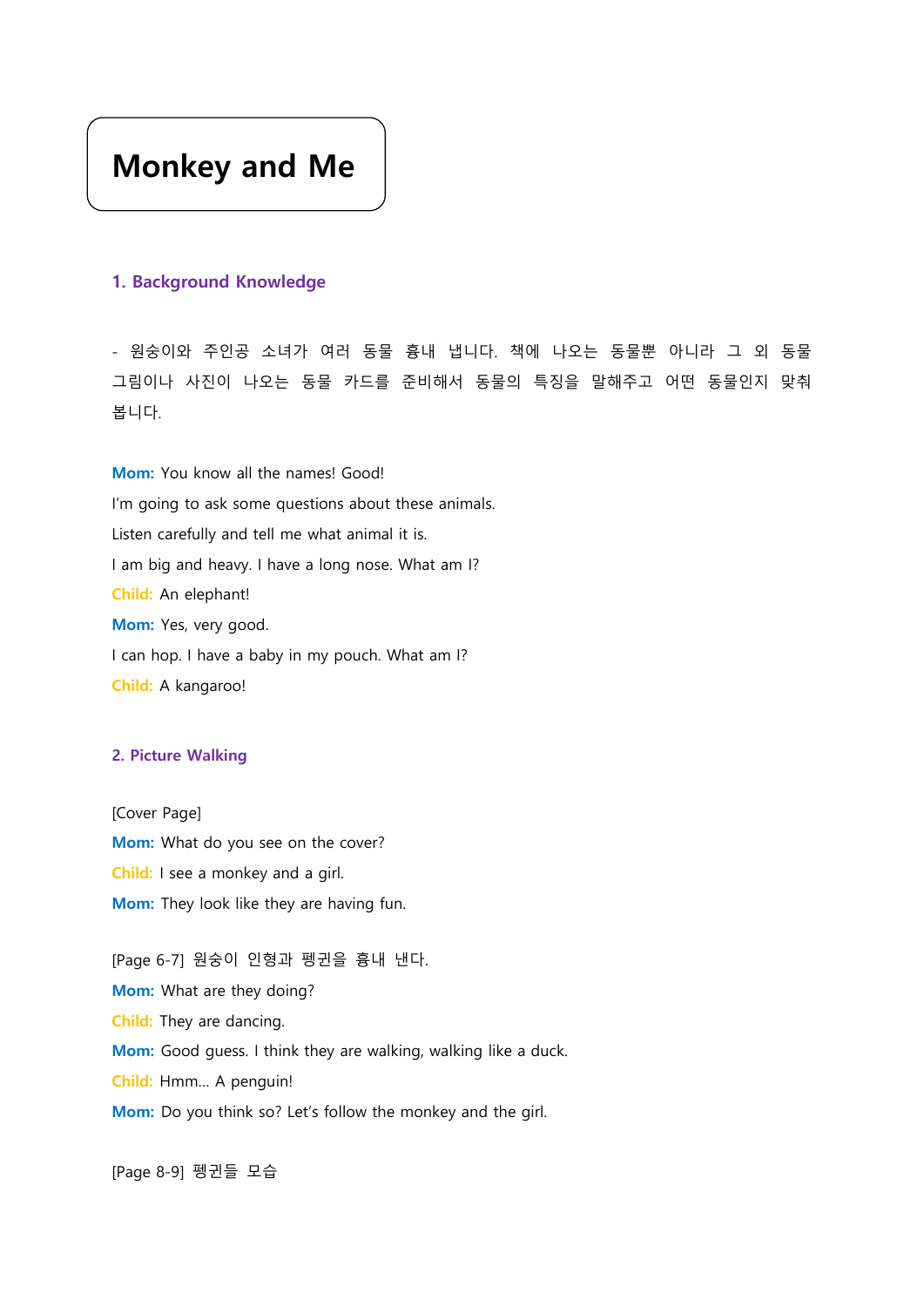Mom: Yes! They are ...penguins! How do they walk? Can you show me? [Page 10~11] 원숭이 인형과 캥거루를 흉내 낸다. Mom: What are they doing? Child: They jump! Mom: Yes, they are jumping and hopping! Child: She has the monkey in her shirt. Mom: What animal is it? Child: I know, I know! A kangaroo!

[Page 12~13] 캥거루 모습 Mom: You are right! Kangaroos! Can you hop like a kangaroo? Child: A rabbit.

[Page 26~27] 주인공이 졸려 한다. Mom: Now, what are they doing? Child: Nothing. She looks sleepy. Mom: She rubs her sleepy eyes. Where are they going?

[Page 28~29] 주인공이 식탁 위에서 잠들었다. Mom: Aha, they went home. And they went to sleep. Child: Look! There is a real monkey!

#### 3. Activity

#### 1) Read Aloud

- 라임 살려 리듬감 있게 읽어 봅니다. "We went to see some…" 문장을 읽을 때 아이가 동물 이름을 말할 수 있도록 유도합니다.

### 2) Phonemic Awareness

- 책에 나오는 라임을 찾아 봅니다. 문자가 아닌 소리로만 듣고 찾을 수 있도록 해 봅니다. 라임 이 있는 단어는 천천히 늘려 강조해서 읽어 봅니다.

Mom: Listen, monkey and me, mon-key and me. Key, me. These two words have the same ending sound. That's a rhyme.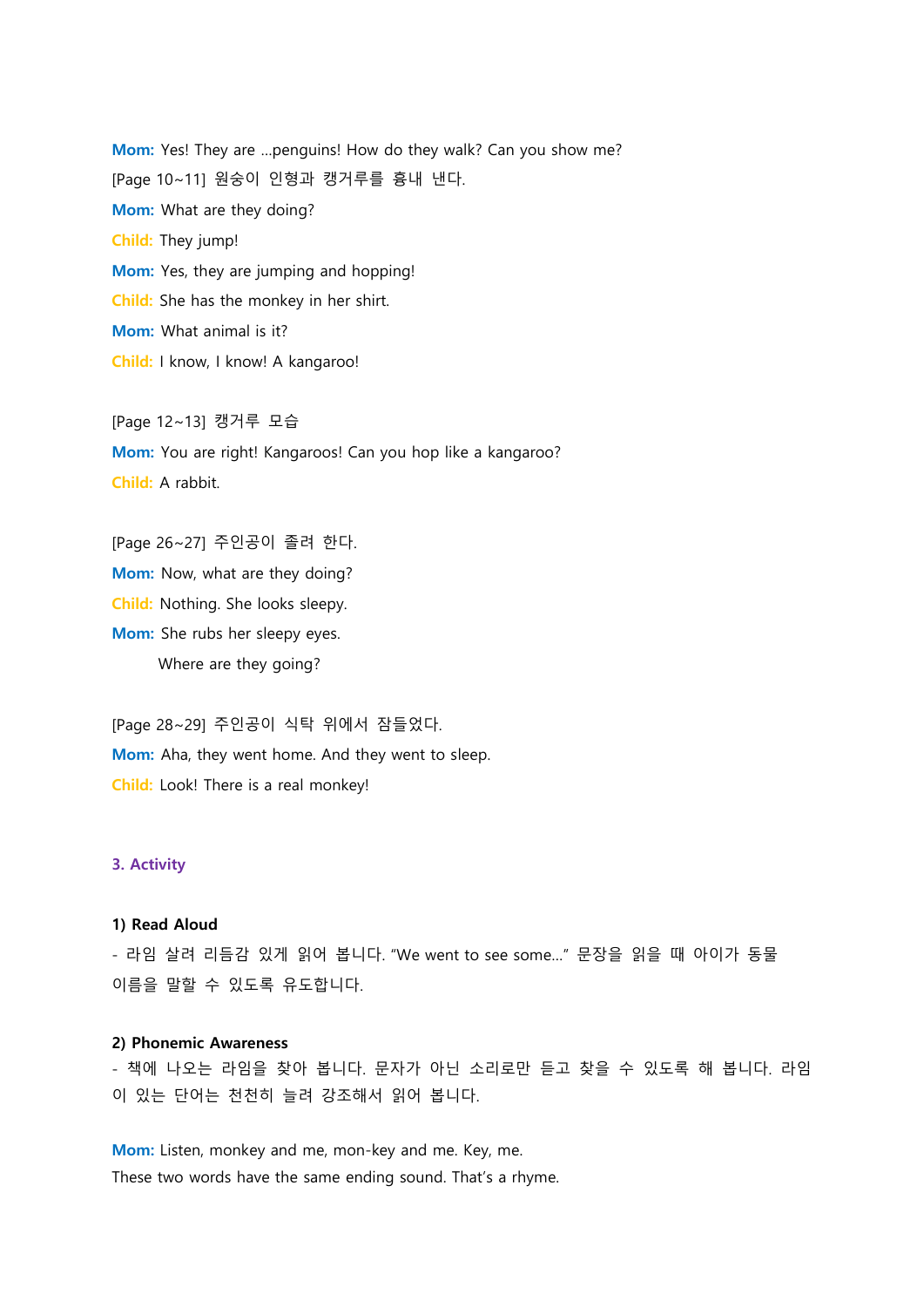Now, I'm going to read two words. If these words have the same ending sound, say yes; if they don't, say no. Key – me (Yes) Three - tree (Yes) Bee – ball (No) Pig – wig (Yes) Fun – fan (No) I'm going to read this page. You find the rhymes. When you hear the same sound, clap your hands. Monkey and me, monkey and me, monkey and me, we went to see...

#### 3) Phonics : Matching Sounds to the Letters

Mom: In this book, there are five words that rhyme: monkey, me, see, and…. two more. Can you find the words? Read the book and circle the rhyming words. (monkey, me, see, we, tea)

단어들을 먼저 읽어 봅니다. 라임을 이루는 단어들을 찾아 선으로 연결해 봅니다.

(cat-hat, king-ring, dish-fish)

#### 4) 문장패턴 익히기

- 책에 등장하는 동물들 말고 다른 동물의 이름을 넣어 새 문장을 만들어 봅니다. 봅니다. 각운은 맞추지 않아도 괜찮습니다.

# 5) 동물 이름 맞추기 게임

- 동물들을 흉내 내고 어떤 동물인지 맞추는 게임입니다. 먼저 엄마가 책에 나오는 동물을 흉내 내고 아이가 맞추도록 합니다. 처음엔 책 속 삽화처럼 해주시고 아이가 잘 따라오면 다른 동물들도 해 봅니다. 두 번째 게임은 아이가 흉내 내고 엄마가 맞춰 봅니다.

Mom: Look at me. I'm walking like a duck, but I'm not a duck. What am I?

### 6) What is your favorite animal?

- 색칠하기 활동을 하면서 동물원에서 본 동물들과 또 좋아하는 동물에 대해 이야기해 봅니다. 그 동물을 좋아하는 이유도 함께 물어 봅니다.

Mom: Have you ever gone to the zoo? Child: Yes, we went to the zoo last month.